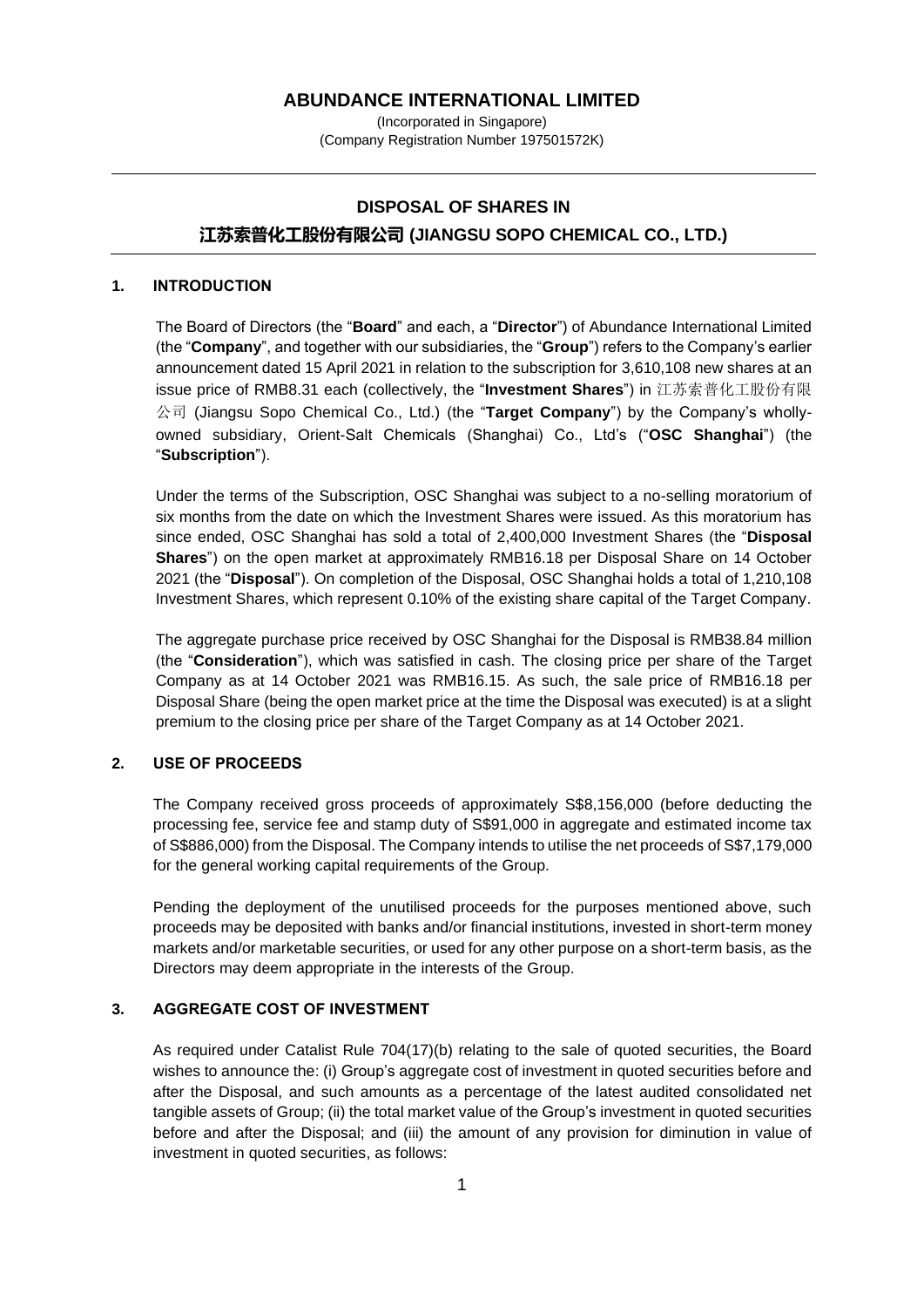|       |                                                                                                                                                                                                      | <b>Before the Disposal</b> | <b>After the Disposal</b> |
|-------|------------------------------------------------------------------------------------------------------------------------------------------------------------------------------------------------------|----------------------------|---------------------------|
| (i)   | the<br>Group's<br>cost of<br>Aggregate<br>investment in quoted securities (S\$'000)                                                                                                                  | 6,441                      | 2,253                     |
|       | Audited consolidated net tangible assets<br>of the Group as at 31 December 2020<br>(S\$'000)                                                                                                         | 25,057                     | 25,057                    |
|       | Aggregate<br>cost of the<br>Group's<br>investment in quoted securities as a<br>of the<br>latest audited<br>percentage<br>consolidated net tangible assets of the<br>Group as at 31 December 2020 (%) | 25.71                      | 8.99                      |
| (ii)  | market value of the Group's<br>Total<br>investment in quoted securities (S\$'000)                                                                                                                    | 12,379                     | 4,239                     |
| (iii) | Amount of any provision for diminution in<br>value of investment in quoted securities<br>(S\$'000)                                                                                                   | $\Omega$                   | $\Omega$                  |

## **4. INFORMATION ON THE TARGET COMPANY**

The Target Company was incorporated in the People's Republic of China (the "**PRC**") and is listed on the Shanghai Stock Exchange. It is a major producer of acetic acid, ethyl acetate, ADC foaming agent and sulfuric acid. The Target Company is currently a major supplier of acetic acid to our Group. No introduction fees will be paid to any party in relation to the Disposal.

The closing price per share of the Target Company on 14 October 2021 was RMB16.15, and the market capitalisation of the Target Company was approximately RMB18.86 billion.

# **5. RATIONALE FOR AND BENEFITS OF THE DISPOSAL**

The Board believes that the Disposal is in the best interests of the Group and the shareholders of the Company, as it will enable the Group to realise the value of the Investment Shares. The Disposal will result in a positive net cash inflow of approximately S\$7,179,000, thereby improving the liquidity and working capital position of the Group.

#### **6. RELATIVE FIGURES COMPUTED ON THE BASES SET OUT IN RULE 1006**

Under Chapter 10 of the Catalist Rules, a disposal will be classified as a "major transaction" if any of the relative figures calculated on the bases set out in Rule 1006 of the Catalist Rules exceeds 50% and if so, shareholders' approval must be obtained for the "major transaction".

The relative figures computed on the relevant bases set out in Rule 1006 of the Catalist Rules in respect of the Disposal would be as follows: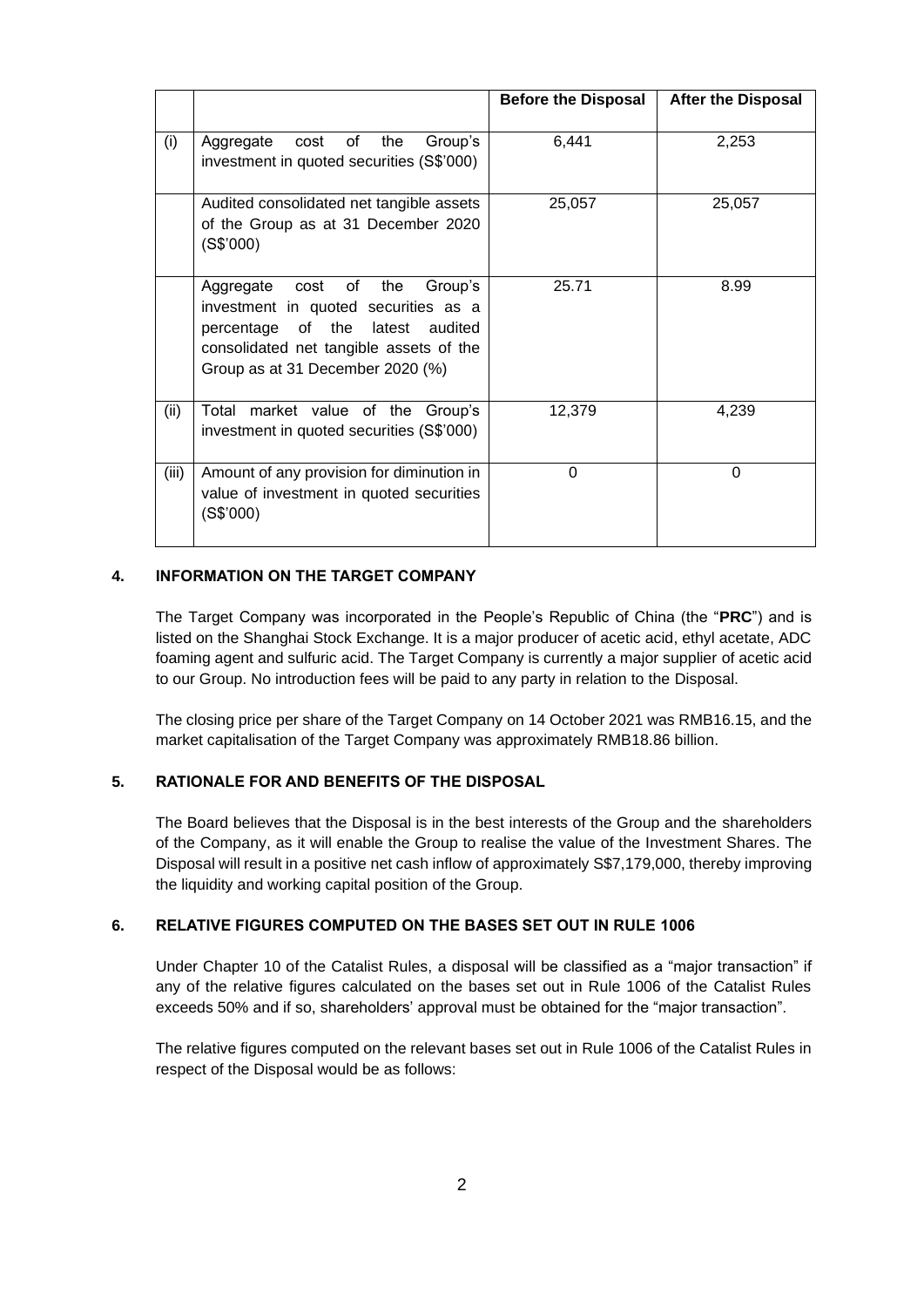| <b>Rule</b><br>1006 | <b>Base</b>                                                                                                                                                                       | Relative figure computed in<br>accordance with the bases<br>set out in Rule 1006 |
|---------------------|-----------------------------------------------------------------------------------------------------------------------------------------------------------------------------------|----------------------------------------------------------------------------------|
| (a)                 | The net asset value of the assets to be disposed of,<br>compared with the Group's net asset value                                                                                 | $5.06\%$ (1)                                                                     |
| (b)                 | The net profits attributable to the assets disposed<br>of, compared with the Group's net profits                                                                                  | $7.91\%$ (2)                                                                     |
| (c)                 | The aggregate value of the consideration received,<br>compared with the issuer's market capitalisation<br>based on the total number of issued shares<br>excluding treasury shares | $16.32\%$ (3)                                                                    |
| (d)                 | The number of equity securities issued by the<br>issuer as consideration for an disposal, compared<br>with the number of equity securities previously in<br>issue                 | Not applicable                                                                   |

#### **Notes:**

- $(1)$  Based on the unaudited consolidated financial statements of our Group for the six-month financial period ended 30 June 2021 ("**1H2021**"), the net asset value of the Group was approximately US\$33,846,000 (about S\$45,692,000, using an exchange rate of US\$1 to S\$1.35). Based on the latest unaudited financial statements of the Target Company for the same financial period, the net asset value of the Target Company was approximately RMB5,239,790,000 (about S\$1,100,356,000, using an exchange rate of 1 RMB to S\$0.21). As the Group had disposed of 0.21% of the existing share capital of the Target Company, the net asset value attributable to the Disposal Shares would be approximately S\$2,311,000.
- $(2)$  Based on the unaudited consolidated financial statements of our Group for 1H2021, the net profit of the Group was approximately US\$7,313,000 (about S\$9,873,000, using an exchange rate of US\$1 to S\$1.35). Based on the latest unaudited financial statements of the Target Company for the same financial period, the net profit attributable to the Target Company was approximately RMB1,769,861,000 (about S\$371,671,000, using an exchange rate of 1 RMB to S\$0.21). As the Company had disposed 0.21% of the existing share capital of the Target Company, the net profit attributable to the Disposal Shares would be S\$781,000.
- (3) The consideration of RMB38.84 million (approximately S\$8.16 million, using an exchange rate of 1 RMB to S\$0.21) is compared against our Company's market capitalisation of S\$49.99 million, which is computed based on 1,281,688,706 issued shares of the Company in issue ("**Shares**") and the weighted average price of S\$0.039 per Share transacted on 13 October 2021, being the market day preceding the date of the Disposal.

As the relative figures computed under Rules 1006(a) to 1006(c) of the Catalist Rules exceed 5% but do not exceed 50%, the Disposal constitutes a "Discloseable Transaction" as defined under Rule 1010 of the Catalist Rules.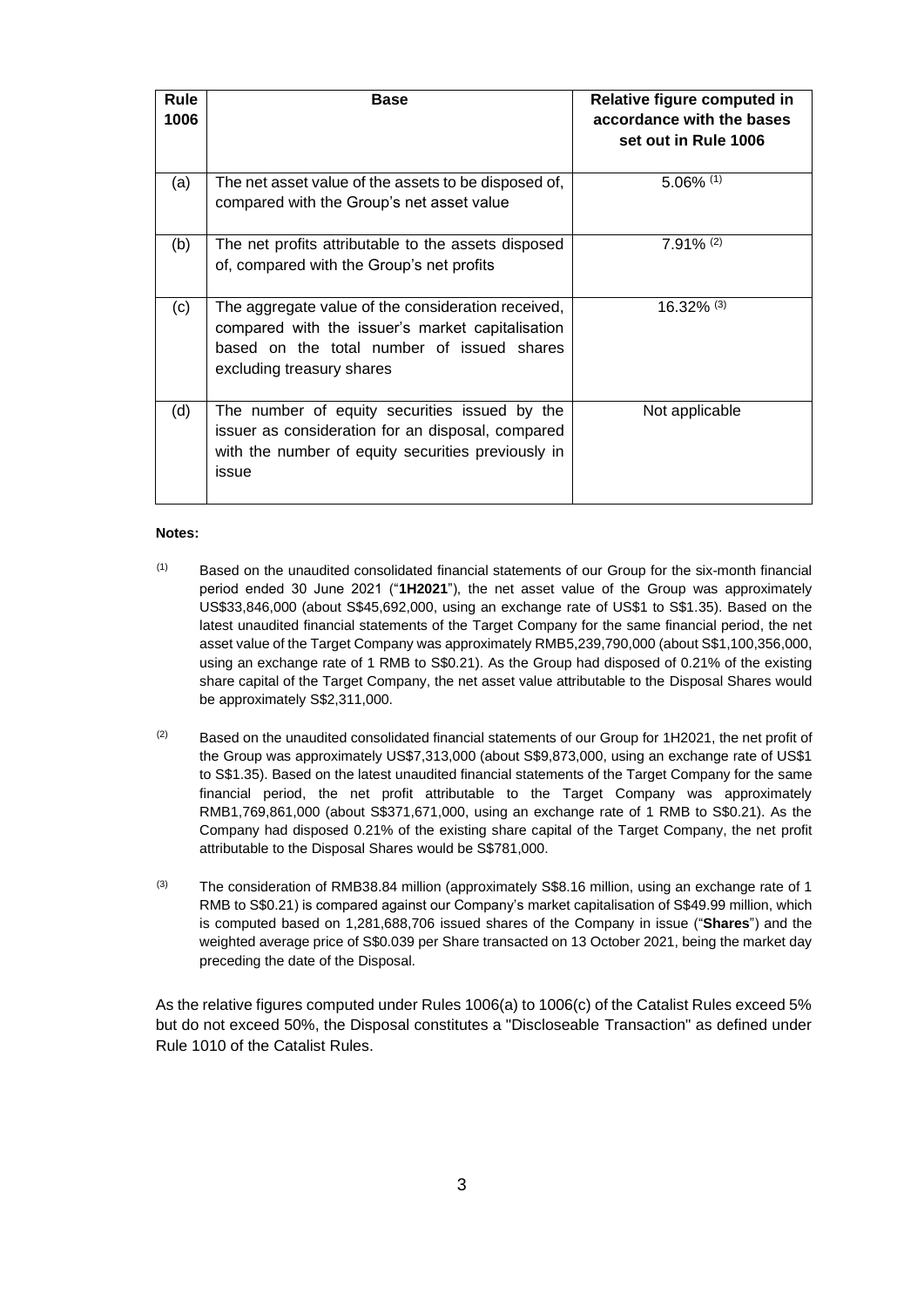# **7. FINANCIAL EFFECTS OF THE DISPOSAL**

The *pro forma* financial effects of the Disposal, based on (i) the audited consolidated financial statements of our Company and our Group for the financial period ended 31 December 2020 ("**FY2020**"), and (ii) the latest available audited financial statements of the Target Company for FY2020, and assuming the completion of the Disposal, are set out below. The *pro forma* financial effects are only presented for illustration purposes, and are not intended to reflect the actual future financial situation of our Company or our Group after the Disposal.

# 7.1 **Net Tangible Assets**

Assuming that the Disposal had been completed on 31 December 2020, the effect on the net tangible asset ("**NTA**") per Share of our Company as at 31 December 2020 would be as follows:

|                                                                                        | As at 31 December<br>2020 | <b>Immediately</b><br>before the<br><b>Disposal</b> | <b>After the Disposal</b> |
|----------------------------------------------------------------------------------------|---------------------------|-----------------------------------------------------|---------------------------|
| <b>Consolidated NTA</b><br>attributable to the<br>shareholders (S\$'000)               | 25,057                    | 45,726 (1)                                          | 46,061                    |
| Consolidated NTA per<br>share attributable to<br>the shareholders<br>(Singapore cents) | 3.90                      | $3.57^{(2)}$                                        | 3.59(2)                   |

#### **Notes:**

- (1) Based on the unaudited 1H2021 consolidated NTA attributable to the shareholders, which includes a fair value gain of S\$5.39 million arising from the Investment Shares.
- <sup>(2)</sup> The number of Shares increased from  $642,750,000$  to  $1,281,689,000$  in January 2021 pursuant to the exercise of warrants.

# 7.2 **Earnings per Share**

Assuming that the Disposal had been completed on 1 January 2020, the effect on the earnings per Share of our Company for FY2020 would be as follows:

|                                                                                                   | <b>Before the Disposal</b> | <b>After the Disposal</b> |
|---------------------------------------------------------------------------------------------------|----------------------------|---------------------------|
| Consolidated (loss)/ profit attributable to<br>shareholders (net of tax) (S\$'000) <sup>(1)</sup> | (3,469)                    | 923                       |
| Weighted average number of shares ('000)                                                          | 642.750                    | 642.750                   |
| (Loss)/ profit per share attributable to<br>shareholders (Singapore cents)                        | (0.54)                     | 0.14                      |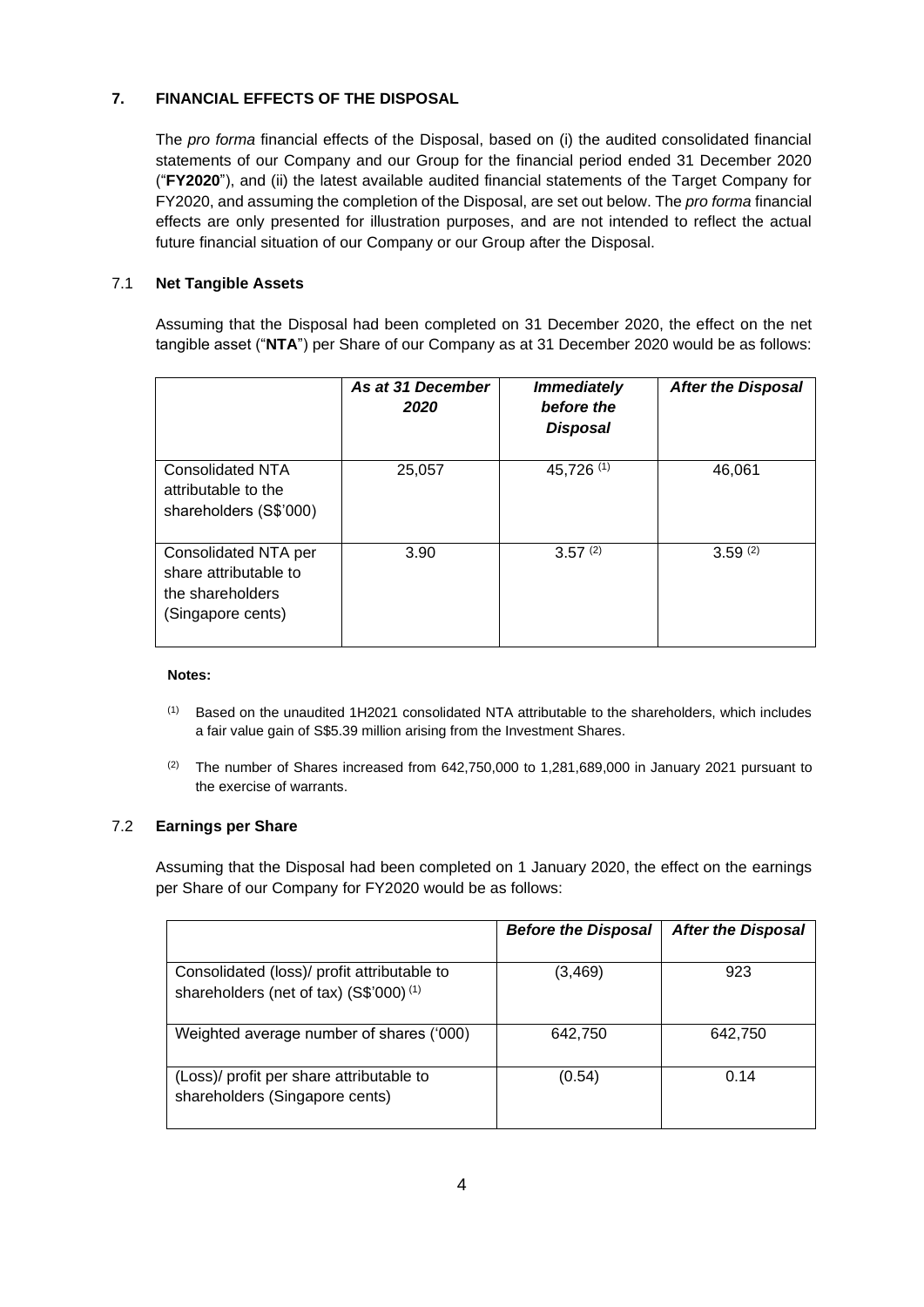# **8. VALUE OF THE DISPOSAL SHARES**

#### 8.1 Value of the Disposal Shares

Based on the unaudited consolidated financial statements of our Group for 1H2021, the book value of the Disposal Shares is approximately S\$7.73 million.

As at 30 June 2021, the unaudited NTA value of the Disposal Shares is approximately S\$2.20 million (or RMB10.49 million).

The weighted average price of the Target Company's shares as at 13 October 2021 (being the market day preceding the Disposal) is RMB17.51.

No valuation was conducted on the Disposal Shares.

#### 8.2 Excess of Proceeds over Book Value

The Consideration represents an excess of S\$425,000 over the book value of the Disposal Shares.

#### 8.3 Net Profit Attributable to the Disposal Shares and Gain on Disposal

Based on the unaudited consolidated financial statements of our Group for 1H2021, the fair value gains attributable to the Disposal Shares was approximately S\$3.54 million and there will be an estimated gain of S\$425,000 on the Disposal.

### **9. INTEREST OF THE DIRECTORS AND CONTROLLING SHAREHOLDERS**

None of the Company's directors or controlling shareholders, or their respective associates, has any interest, direct or indirect, in the Disposal, other than through their respective shareholdings in the Company.

# **10. SERVICE AGREEMENTS**

As at the date of this announcement, no person is proposed to be appointed as a Director of our Company pursuant to the Disposal.

# **11. CAUTION IN TRADING**

Shareholders are advised to exercise caution in dealings with the shares, to read this announcement and any further update announcement(s) released by the Company carefully and should consult their stockbrokers, bank managers, solicitors or other professional advisers if they have any doubt about the actions they should take.